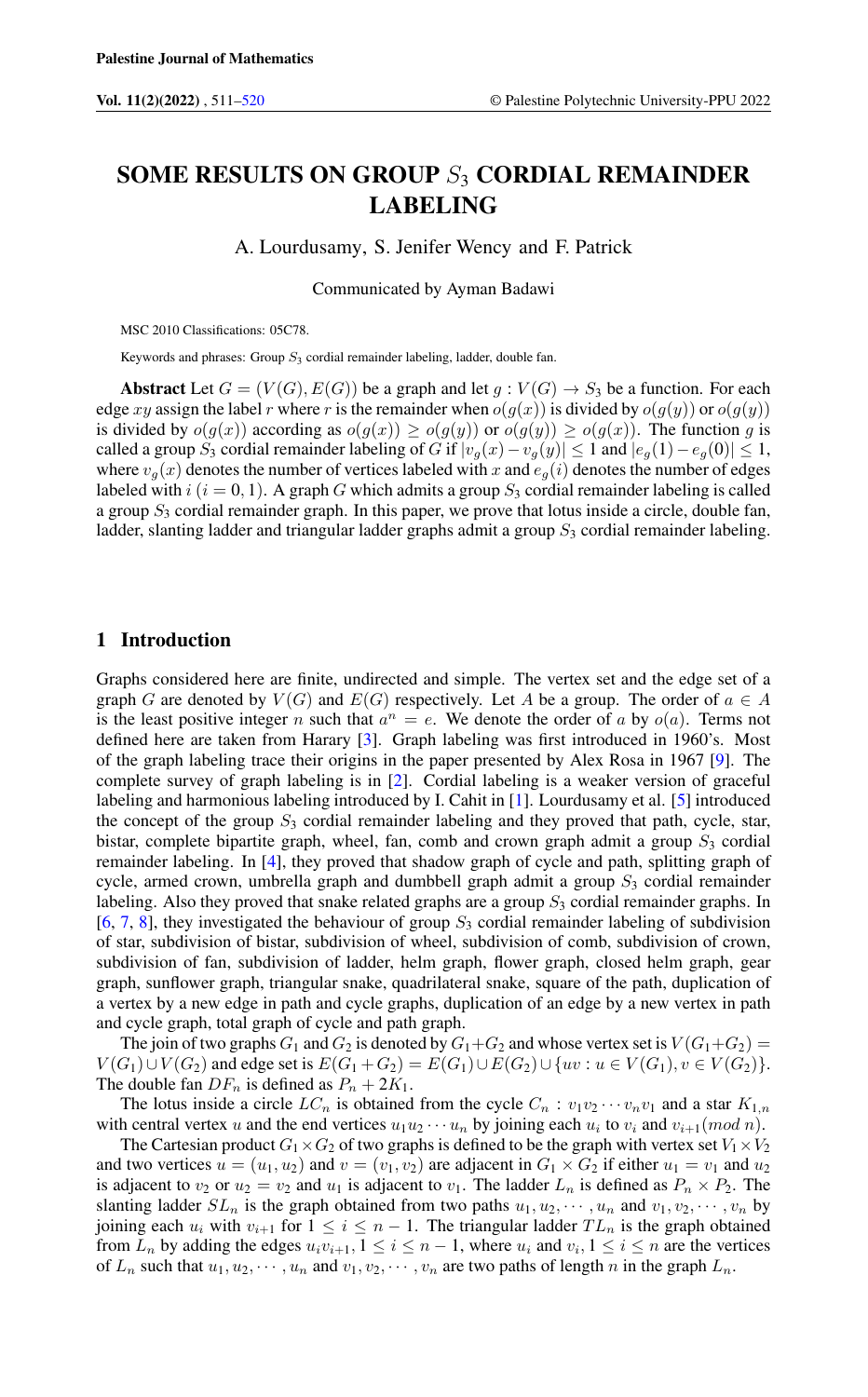## 2 Group  $S_3$  Cordial Remainder Graphs

**Definition 2.1.** Consider the symmetric group  $S_3$ . Let the elements of  $S_3$  be  $e, a, b, c, d, f$  where

$$
e = \begin{pmatrix} 1 & 2 & 3 \\ 1 & 2 & 3 \end{pmatrix} a = \begin{pmatrix} 1 & 2 & 3 \\ 1 & 3 & 2 \end{pmatrix} b = \begin{pmatrix} 1 & 2 & 3 \\ 3 & 2 & 1 \end{pmatrix}
$$
  
\n
$$
c = \begin{pmatrix} 1 & 2 & 3 \\ 2 & 1 & 3 \end{pmatrix} d = \begin{pmatrix} 1 & 2 & 3 \\ 2 & 3 & 1 \end{pmatrix} f = \begin{pmatrix} 1 & 2 & 3 \\ 3 & 1 & 2 \end{pmatrix}
$$
  
\nWe have  $o(e) = 1$ ,  $o(a) = o(b) = o(c) = 2$ ,  $o(d) = o(f) = 3$ .

**Definition 2.2.** Let  $G = (V(G), E(G))$  be a graph and let  $g : V(G) \rightarrow S_3$  be a function. For each edge xy assign the label r where r is the remainder when  $o(g(x))$  is divided by  $o(g(y))$  or  $o(g(y))$ is divided by  $o(g(x))$  according as  $o(g(x)) \geq o(g(y))$  or  $o(g(y)) \geq o(g(x))$ . The function g is called a group S<sub>3</sub> cordial remainder labeling of G if  $|v_q(x)-v_q(y)| \leq 1$  and  $|e_q(1)-e_q(0)| \leq 1$ , where  $v_q(x)$  denotes the number of vertices labeled with x and  $e_q(i)$  denotes the number of edges labeled with  $i$  ( $i = 0, 1$ ). A graph G which admits a group  $S_3$  cordial remainder labeling is called a group  $S_3$  cordial remainder graph.

**Example 2.3.** A group  $S_3$  cordial remainder labeling of graph is given in Figure [1.](#page-1-0)



<span id="page-1-0"></span>Figure 1.

**Theorem 2.4.** *Lotus inside a circle*  $LC_n$  *is a group*  $S_3$  *cordial remainder graph for*  $n \geq 3$ *.* 

*Proof.* Let  $V(LC_n) = \{u, u_i, v_i : 1 \le i \le n\}$  and  $E(LC_n) = \{uu_i, u_i v_i : 1 \le i \le n\} \bigcup \{v_i u_{i+1}, u_i v_i : 1 \le i \le n\}$  $v_i v_{i+1}$ :  $1 \le i \le n-1$   $\bigcup \{v_n u_1, v_n v_1\}$ . Therefore,  $|V(LC_n)| = 2n+1$  and  $|E(LC_n)| = 4n$ . Define  $g: V(LC_n) \rightarrow S_3$  as follows: **Case 1.**  $n = 3$ .

 $g(u) = d^2$ 

| $g(w) = w$                                                |                                                   |                                                                                   |                     |
|-----------------------------------------------------------|---------------------------------------------------|-----------------------------------------------------------------------------------|---------------------|
|                                                           | $\int a$ if $i=1$                                 |                                                                                   |                     |
| $g(u_i) = \begin{cases} d & \text{if } i = 2 \end{cases}$ |                                                   | $g(v_i) = \begin{cases} c & \text{if } i = 1 \\ b & \text{if } i = 2 \end{cases}$ |                     |
|                                                           | $\begin{cases} e & \text{if } i = 3; \end{cases}$ |                                                                                   | $\int f$ if $i=3$ . |

Here we have  $v_g(a) = v_g(b) = v_g(c) = v_g(e) = v_g(f) = 1$ ,  $v_g(d) = 2$  and  $e_g(0) = e_g(1) = 6$ . Therefore  $|v_g(i) - v_g(j)| \le 1$  for  $i, j \in S_3$  and  $|e_g(0) - e_g(1)| \le 1$ . **Case 2.**  $n = 4$ .  $g(u) = d;$ 

|  | $g(u_i) = \begin{cases} a & \text{if } i = 1 \\ c & \text{if } i = 2 \\ f & \text{if } i = 3 \end{cases}$<br>$\int d$ if $i = 4$ ; | $g(v_i) = \begin{cases} f & \text{if } i = 1 \\ b & \text{if } i = 2 \\ e & \text{if } i = 3 \end{cases}$ |                       |
|--|------------------------------------------------------------------------------------------------------------------------------------|-----------------------------------------------------------------------------------------------------------|-----------------------|
|  |                                                                                                                                    |                                                                                                           | $\int_{c}$ if $i=4$ . |

Here we have  $v_g(a) = v_g(b) = v_g(e) = 1$ ,  $v_g(c) = v_g(d) = v_g(f) = 2$  and  $e_g(0) = e_g(1) = 8$ . Therefore  $|v_g(i) - v_g(j)| \le 1$  for  $i, j \in S_3$  and  $|e_g(0) - e_g(1)| \le 1$ . **Case 3.**  $n = 5$ .  $g(u) = d;$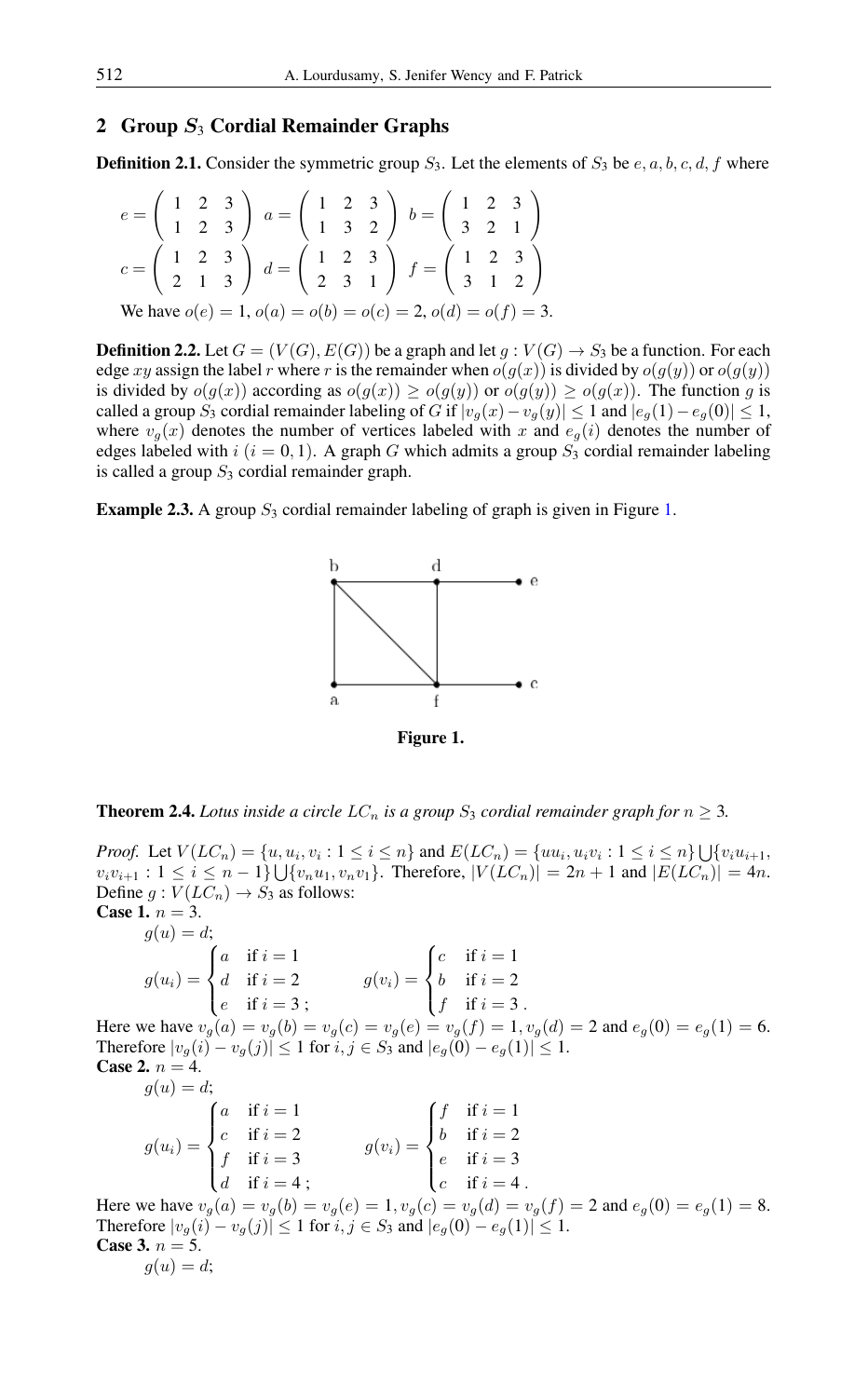$$
g(u_i) = \begin{cases} a & \text{if } i = 1 \\ d & \text{if } i = 2 \\ b & \text{if } i = 3 \\ c & \text{if } i = 4 \\ f & \text{if } i = 5 \\ c & \text{if } i = 5 \end{cases} \qquad g(v_i) = \begin{cases} a & \text{if } i = 1 \\ b & \text{if } i = 2 \\ f & \text{if } i = 3 \\ c & \text{if } i = 4 \\ e & \text{if } i = 5 \end{cases}
$$

Here we have  $v_g(a) = v_g(b) = v_g(c) = v_g(d) = v_g(f) = 2, v_g(e) = 1$  and  $e_g(0) = e_g(1) = 10$ . Therefore  $|v_q(i) - v_q(j)| \le 1$  for  $i, j \in S_3$  and  $|e_q(0) - e_q(1)| \le 1$ . Case 4.  $n \geq 6$ .

**Subcase 4.1.**  $n \equiv 0 \ (mod \ 6)$ .

Let  $n =$ 

6k and 
$$
k \geq 1
$$
.  
\n
$$
g(u) = d;
$$
  
\n
$$
g(u_i) = \begin{cases} a & \text{if } i \equiv 1 \pmod{6} \text{ and } 1 \leq i \leq 6k \\ d & \text{if } i \equiv 2 \pmod{6} \text{ and } 1 \leq i \leq 6k \\ c & \text{if } i \equiv 3 \pmod{6} \text{ and } 1 \leq i \leq 6k \\ c & \text{if } i \equiv 4 \pmod{6} \text{ and } 1 \leq i \leq 6k \\ f & \text{if } i \equiv 5 \pmod{6} \text{ and } 1 \leq i \leq 6k \\ e & \text{if } i \equiv 0 \pmod{6} \text{ and } 1 \leq i \leq 6k \\ e & \text{if } i \equiv 1 \pmod{6} \text{ and } 1 \leq i \leq 6k \\ b & \text{if } i \equiv 2 \pmod{6} \text{ and } 1 \leq i \leq 6k \\ d & \text{if } i \equiv 3 \pmod{6} \text{ and } 1 \leq i \leq 6k \\ e & \text{if } i \equiv 4 \pmod{6} \text{ and } 1 \leq i \leq 6k \\ e & \text{if } i \equiv 5 \pmod{6} \text{ and } 1 \leq i \leq 6k \\ c & \text{if } i \equiv 5 \pmod{6} \text{ and } 1 \leq i \leq 6k \\ f & \text{if } i \equiv 0 \pmod{6} \text{ and } 1 \leq i \leq 6k \end{cases}
$$

Here we have  $v_g(a) = v_g(b) = v_g(c) = v_g(e) = v_g(f) = 2k, v_g(d) = 2k + 1$  and  $e_g(0) = 0$  $e_g(1) = 12k$ . Therefore  $|v_g(i) - v_g(j)| \le 1$  for  $i, j \in S_3$  and  $|e_g(0) - e_g(1)| \le 1$ . **Subcase 4.2.**  $n \equiv 5 \pmod{6}$ .

Let  $n = 6k + 5$  and  $k \ge 1$ . Assign the labels to the vertices  $u, u_i, v_i$  for  $1 \le i \le 6k$  as in Subcase 4.1 and for the remaining vertices assign the following labels:

$$
g(u_i) = \begin{cases} a & \text{if } i = 6k + 1 \\ d & \text{if } i = 6k + 2 \\ b & \text{if } i = 6k + 3 \\ c & \text{if } i = 6k + 4 \\ f & \text{if } i = 6k + 5 \\ \end{cases} \qquad g(v_i) = \begin{cases} a & \text{if } i = 6k + 1 \\ b & \text{if } i = 6k + 2 \\ f & \text{if } i = 6k + 3 \\ c & \text{if } i = 6k + 4 \\ e & \text{if } i = 6k + 5 \\ \end{cases}
$$

Here we have  $v_g(a) = v_g(b) = v_g(c) = v_g(d) = v_g(f) = 2k + 2, v_g(e) = 2k + 1$  and  $e_g(0) = e_g(1) = 12k + 10$ . Therefore  $|v_g(i) - v_g(j)| \le 1$  for  $i, j \in S_3$  and  $|e_g(0) - e_g(1)| \leq 1.$ <br>Subcase 4.3,  $n = 4$ 

**Subcase 4.3.** 
$$
n \equiv 4 \pmod{6}
$$
.

Let 
$$
n = 6k + 4
$$
 and  $k \ge 1$ .  
\n
$$
g(u) = d;
$$
\n
$$
g(u) = \begin{cases}\na & \text{if } i \equiv 1 \pmod{6} \text{ and } 1 \le i \le 6k \\
b & \text{if } i \equiv 2 \pmod{6} \text{ and } 1 \le i \le 6k \\
d & \text{if } i \equiv 3 \pmod{6} \text{ and } 1 \le i \le 6k \\
c & \text{if } i \equiv 4 \pmod{6} \text{ and } 1 \le i \le 6k \\
f & \text{if } i \equiv 5 \pmod{6} \text{ and } 1 \le i \le 6k \\
e & \text{if } i \equiv 0 \pmod{6} \text{ and } 1 \le i \le 6k\n\end{cases}
$$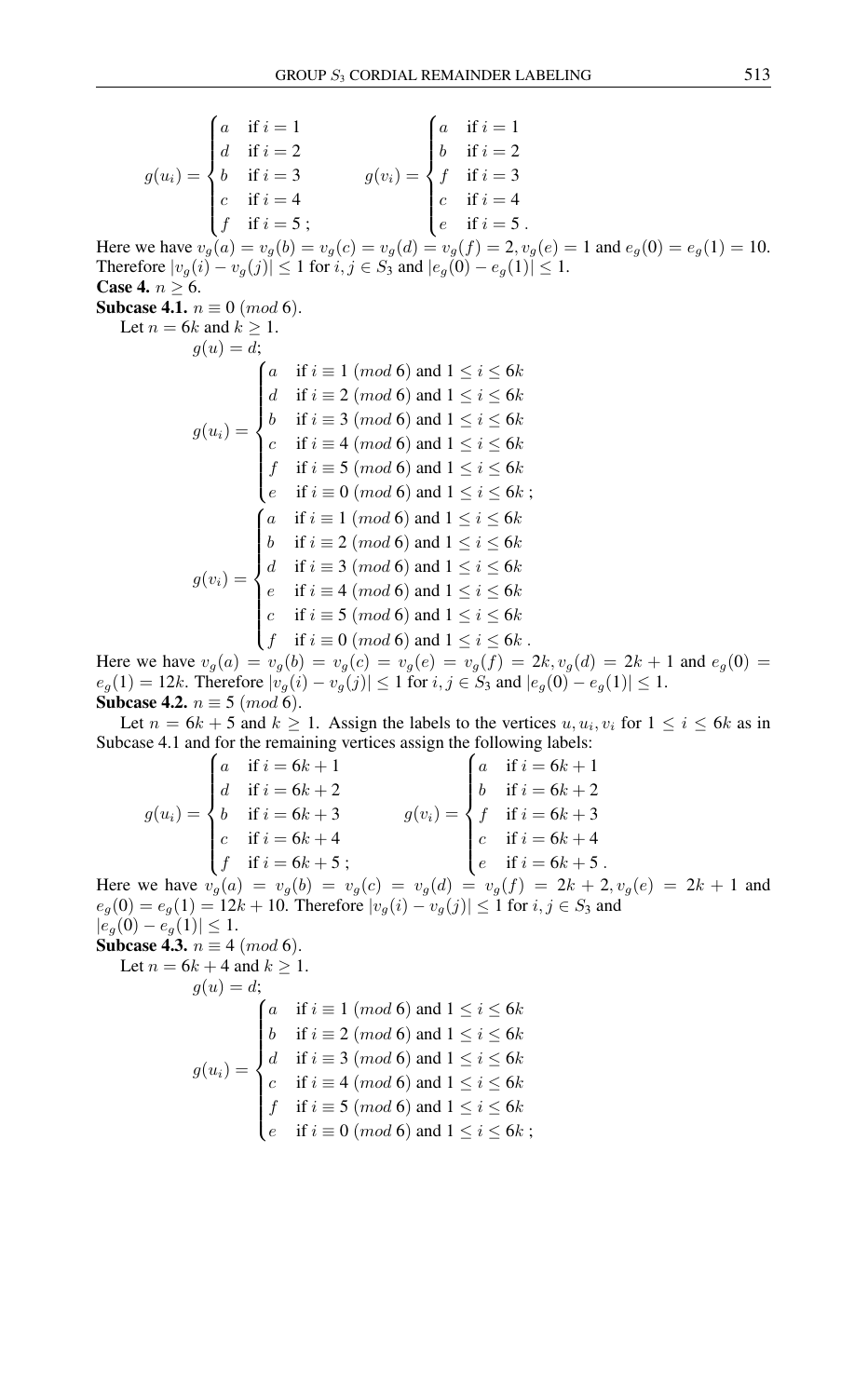$g(v_i) =$  $\sqrt{ }$  $\int$  $\overline{\mathcal{L}}$ if  $i \equiv 1 \pmod{6}$  and  $1 \le i \le 6k$ a if  $i \equiv 2 \pmod{6}$  and  $1 \le i \le 6k$ b if  $i \equiv 3 \pmod{6}$  and  $1 \le i \le 6k$ f if  $i \equiv 4 \pmod{6}$  and  $1 \le i \le 6k$ c if  $i \equiv 5 \pmod{6}$  and  $1 \le i \le 6k$ e if  $i \equiv 0 \pmod{6}$  and  $1 \le i \le 6k$ ;

and for the remaining vertices assign the following labels:

$$
g(u_i) = \begin{cases} a & \text{if } i = 6k + 1 \\ f & \text{if } i = 6k + 2 \\ b & \text{if } i = 6k + 3 \\ e & \text{if } i = 6k + 4 \end{cases} \qquad g(v_i) = \begin{cases} a & \text{if } i = 6k + 1 \\ f & \text{if } i = 6k + 2 \\ d & \text{if } i = 6k + 3 \\ c & \text{if } i = 6k + 4 \end{cases}
$$

Here we have  $v_g(b) = v_g(c) = v_g(e) = 2k + 1$ ,  $v_g(a) = v_g(d) = v_g(f) = 2k + 2$  and  $e_q(0) = e_q(1) = 12k + 8$ . Therefore  $|v_q(i) - v_q(j)| \le 1$  for  $i, j \in S_3$  and  $|e_q(0) - e_q(1)| \leq 1.$ 

**Subcase 4.4.**  $n \equiv 3 \pmod{6}$ .

Let  $n = 6k + 3$  and  $k \ge 1$ . Assign the labels to the vertices  $u, u_i, v_i$  for  $1 \le i \le 6k$  as in Subcase 4.1 and for the remaining vertices assign the following labels:

$$
g(u_i) = \begin{cases} a & \text{if } i = 6k + 1 \\ d & \text{if } i = 6k + 2 \\ e & \text{if } i = 6k + 3 \\ \end{cases}
$$
  
\n
$$
g(v_i) = \begin{cases} c & \text{if } i = 6k + 1 \\ b & \text{if } i = 6k + 2 \\ f & \text{if } i = 6k + 3 \\ \end{cases}
$$
  
\nwe have  $v_r(a) = v_r(b) = v_r(c) = v_r(e) = v_r(f) = 2k + 1$   
\n $v_r(d) = 2k$ 

Here we have  $v_g(a) = v_g(b) = v_g(c) = v_g(e) = v_g(f) = 2k + 1, v_g(d) = 2k + 2$  and  $e_g(0) = e_g(1) = 12k + 6$ . Therefore  $|v_g(i) - v_g(j)| \le 1$  for  $i, j \in S_3$  and  $|e_q(0) - e_q(1)| \leq 1.$ 

Subcase 4.5.  $n \equiv 2 \pmod{6}$ .

Let  $n = 6k + 2$  and  $k \ge 1$ . We assign the labels to the vertices  $u, u_i, v_i$  for  $1 \le i \le 6k$  as in Subcase 4.3 and for the remaining vertices assign the following labels:

$$
g(u_i) = \begin{cases} a & \text{if } i = 6k + 1 \\ e & \text{if } i = 6k + 2 \\ \end{cases}
$$
  
Here we have  $v_g(a) = v_g(c) = v_g(d) = v_g(e) = v_g(f) = 2k + 1, v_g(b) = 2k$  and  $e_g(0) = 0$ 

 $e_g(1) = 12k + 4$ . Therefore  $|v_g(i) - v_g(j)| \le 1$  for  $i, j \in S_3$  and  $|e_g(0) - e_g(1)| \le 1$ . Subcase 4.6.  $n \equiv 1 \pmod{6}$ .

Let  $n = 6k + 1$  and  $k \ge 1$ . Assign the labels to the vertices  $u, u_i, v_i$  for  $1 \le i \le 6k$  as in Subcase 4.3, except for the vertices  $u_{6k+1}, v_{6k+1}$  which are labeled by f, b respectively. Here we have  $v_g(a) = v_g(c) = v_g(e) = 2k$ ,  $v_g(b) = v_g(d) = v_g(f) = 2k + 1$  and  $e_g(0) = e_g(1) = 1$ 12k + 2. Therefore  $|v_g(i) - v_g(j)| \le 1$  for  $i, j \in S_3$  and  $|e_g(0) - e_g(1)| \le 1$ .

Thus g is a group  $S_3$  cordial remainder labeling. Hence, lotus inside a circle  $LC_n$  is a group S<sub>3</sub> cordial remainder graph for  $n \geq 3$ .  $\Box$ 

**Example [2.](#page-4-0)5.** A group  $S_3$  cordial remainder labeling of  $LC_7$  is given in Figure 2.

**Theorem 2.6.** *Double fan DF<sub>n</sub> is a group*  $S_3$  *cordial remainder graph for*  $n \geq 2$ *.* 

*Proof.* Let  $V(DF_n) = \{v, w, u_i : 1 \le i \le n\}$  and  $E(DF_n) = \{vu_i, wu_i : 1 \le i \le n\} \bigcup \{u_iu_{i+1} : 1 \le i \le n\}$  $1 \leq i \leq n-1$  $1 \leq i \leq n-1$ . Therefore  $DF_n$  is of order  $n+2$  and size  $3n-1$ . Table 1 gives group  $S_3$  cordial remainder labeling of  $DF_n$  for  $2 \le n \le 5$ .

Assume  $n \ge 6$ . Define  $g: V(DF_n) \to S_3$  as follows: **Case 1.**  $n \equiv 0 \pmod{6}$ . Let  $n = 6k$  and  $k > 1$ .  $g(v) = d$ ;  $g(w) = a$ ;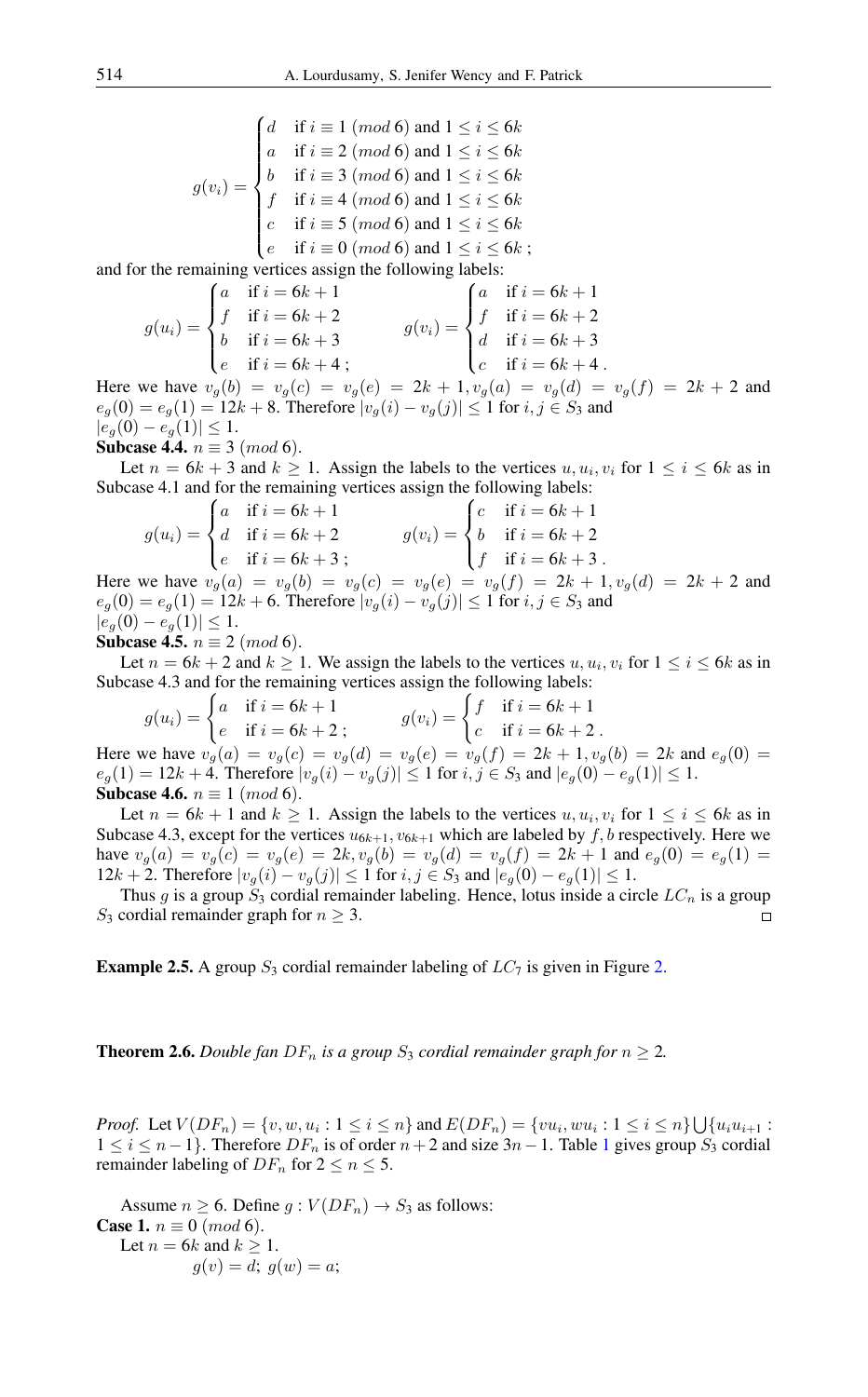

<span id="page-4-0"></span>Figure 2.

| Nature of $n$ | $\eta$ | w       | $u_1$ | u <sub>2</sub> | $u_3$ | $u_4$ | $u_{5}$ |
|---------------|--------|---------|-------|----------------|-------|-------|---------|
| $n=2$         | d      | $\it a$ |       |                |       |       |         |
| $n=3$         |        | $\it a$ |       | C              |       |       |         |
| $n=4$         | đ.     | $\it a$ | e     |                |       | C     |         |
| $n=5$         | a      | a       | e     |                |       |       |         |

## <span id="page-4-1"></span>Table 1.

$$
g(u_i) = \begin{cases} e & \text{if } i \equiv 1 \pmod{6} \text{ and } 1 \le i \le 6k \\ a & \text{if } i \equiv 2 \pmod{6} \text{ and } 1 \le i \le 6k \\ d & \text{if } i \equiv 3 \pmod{6} \text{ and } 1 \le i \le 6k \\ b & \text{if } i \equiv 4 \pmod{6} \text{ and } 1 \le i \le 6k \\ f & \text{if } i \equiv 5 \pmod{6} \text{ and } 1 \le i \le 6k \\ c & \text{if } i \equiv 0 \pmod{6} \text{ and } 1 \le i \le 6k \end{cases}.
$$

Here we have  $v_g(b) = v_g(c) = v_g(e) = v_g(f) = k$ ,  $v_g(a) = v_g(d) = k + 1$  and  $e_g(0) =$  $9k - 1, e_g(1) = 9k$ . Therefore  $|v_g(i) - v_g(j)| \le 1$  for  $i, j \in S_3$  and  $|e_g(0) - e_g(1)| \le 1$ . **Case 2.**  $n \equiv 5 \pmod{6}$ .

Let  $n = 6k + 5$  and  $k \ge 1$ . Assign the labels to the vertices  $v, w, u_i$  for  $1 \le i \le 6k$  as in Case 1 and for the remaining vertices assign the following labels:

$$
g(u_i) = \begin{cases} e & \text{if } i = 6k + 1 \\ b & \text{if } i = 6k + 2 \\ d & \text{if } i = 6k + 3 \\ c & \text{if } i = 6k + 4 \\ f & \text{if } i = 6k + 5 \\ \end{cases}
$$

Here we have  $v_g(a) = v_g(b) = v_g(c) = v_g(e) = v_g(f) = k + 1, v_g(d) = k + 2$  and  $e_g(0) =$  $9k + 7, e<sub>g</sub>(1) = 9k + 7$ . Therefore  $|v<sub>g</sub>(i) - v<sub>g</sub>(j)| \le 1$  for  $i, j \in S<sub>3</sub>$  and  $|e_g(0) - e_g(1)| \leq 1.$ **Case 3.**  $n \equiv 4 \pmod{6}$ .

Let  $n = 6k + 4$  and  $k \ge 1$ . Assign the labels to the vertices  $v, w, u_i$  for  $1 \le i \le 6k$  as in Case 1 and for the remaining vertices assign the following labels:

$$
g(u_i) = \begin{cases} e & \text{if } i = 6k + 1 \\ b & \text{if } i = 6k + 2 \\ f & \text{if } i = 6k + 3 \\ c & \text{if } i = 6k + 4 \end{cases}
$$

Here we have  $v_g(a) = v_g(b) = v_g(c) = v_g(d) = v_g(e) = v_g(f) = k + 1$  and  $e_g(0) =$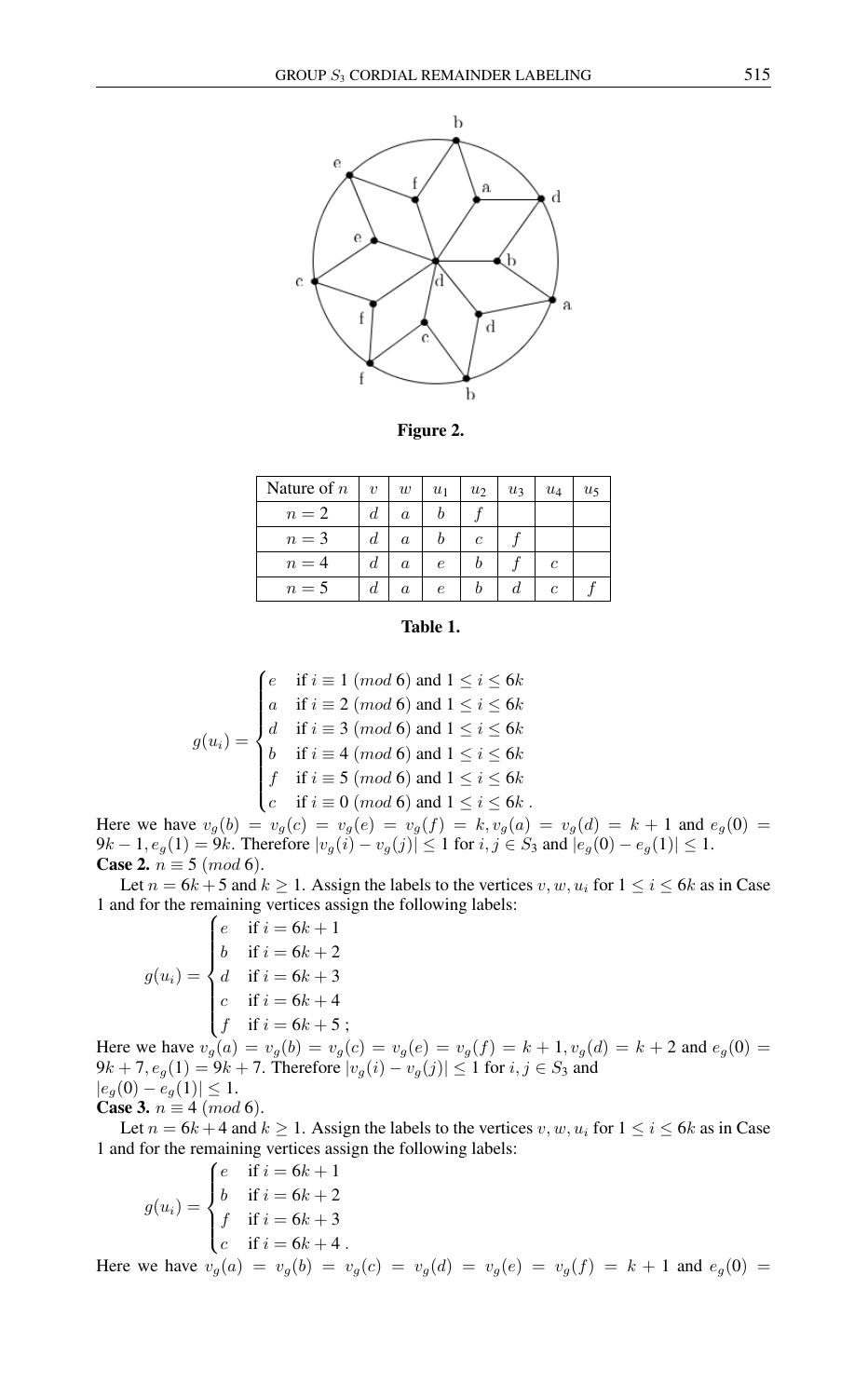$9k + 6$ ,  $e_q(1) = 9k + 5$ . Therefore  $|v_q(i) - v_q(j)| \le 1$  for  $i, j \in S_3$  and  $|e_q(0) - e_q(1)| \leq 1.$ **Case 4.**  $n \equiv 3 \ (mod \ 6)$ .

Let  $n = 6k + 3$  and  $k \ge 1$ . Assign the labels to the vertices v, w,  $u_i$  for  $1 \le i \le 6k$  as in Case 1 and for the remaining vertices assign the following labels:

$$
g(u_i) = \begin{cases} b & \text{if } i = 6k + 1 \\ c & \text{if } i = 6k + 2 \\ f & \text{if } i = 6k + 3 \end{cases}.
$$

Here we have  $v_g(a) = v_g(b) = v_g(c) = v_g(d) = v_g(f) = k + 1, v_g(e) = k$  and  $e_g(0) =$  $9k + 4, e<sub>g</sub>(1) = 9k + 4$ . Therefore  $|v<sub>g</sub>(i) - v<sub>g</sub>(j)| \le 1$  for  $i, j \in S<sub>3</sub>$  and  $|e_g(0) - e_g(1)| \leq 1.$ **Case 5.**  $n \equiv 2 \ (mod \ 6)$ .

Let  $n = 6k + 2$  and  $k \ge 1$ . We assign the labels to the vertices  $v, w, u_i$  for  $1 \le i \le 6k$ as in Case 1, except that the last two vertices  $u_{6k+1}, u_{6k+2}$  which is labeled by  $b, f$  respectively. Here we have  $v_q(a) = v_q(b) = v_q(d) = v_q(f) = k + 1, v_q(c) = v_q(e) = k$  and  $e_q(0) =$  $9k + 2$ ,  $e_q(1) = 9k + 3$ . Therefore  $|v_q(i) - v_q(j)| \le 1$  for  $i, j \in S_3$  and  $|e_q(0) - e_q(1)| \le 1$ . **Case 6.**  $n \equiv 1 \pmod{6}$ .

Let  $n = 6k + 1$  and  $k \ge 1$ . We assign the labels to the vertices v, w,  $u_i$  for  $1 \le i \le 6k$  as in Case 1, except that the last vertex  $u_{6k+1}$  which is labeled by b. Here we have  $v_q(a) = v_q(b)$  $v_g(d) = k + 1, v_g(c) = v_g(e) = v_g(f) = k$  and  $e_g(0) = 9k + 1, e_g(1) = 9k + 1$ . Therefore  $|v_g(i) - v_g(j)| \le 1$  for  $i, j \in S_3$  and  $|e_g(0) - e_g(1)| \le 1$ .

Thus g is a group  $S_3$  cordial remainder labeling. Hence, double fan  $DF_n$  is a group  $S_3$  cordial remainder graph for  $n \geq 2$ .  $\Box$ 

**Example 2.7.** A group  $S_3$  cordial remainder labeling of  $DF_5$  is given in Figure [3.](#page-5-0)



<span id="page-5-0"></span>Figure 3.

#### <span id="page-5-1"></span>**Theorem 2.8.** *Ladder*  $L_n$  *is a group*  $S_3$  *cordial remainder graph for every n*.

*Proof.* Let  $u_1, u_2, \dots, u_n, v_1, v_2, \dots, v_n$  be the vertices of the ladder  $L_n$ . Let  $E(L_n) = \{u_iu_{i+1}, u_{i+1}\}$  $v_i v_{i+1}$ :  $1 \le i \le n-1$ }  $\cup$   $\{u_i v_i : 1 \le i \le n\}$ . Then  $L_n$  is of order  $2n$  and size  $3n-2$ . Define  $g: V(L_n) \to S_3$  as follows: **Case 1.**  $n$  is odd.

$$
g(u_i) = \begin{cases} a & \text{if } i \equiv 1 \pmod{6} \text{ and } 1 \leq i \leq n \\ e & \text{if } i \equiv 2 \pmod{6} \text{ and } 1 \leq i \leq n \\ c & \text{if } i \equiv 3 \pmod{6} \text{ and } 1 \leq i \leq n \\ f & \text{if } i \equiv 4 \pmod{6} \text{ and } 1 \leq i \leq n \\ d & \text{if } i \equiv 5 \pmod{6} \text{ and } 1 \leq i \leq n \\ b & \text{if } i \equiv 0 \pmod{6} \text{ and } 1 \leq i \leq n \end{cases}
$$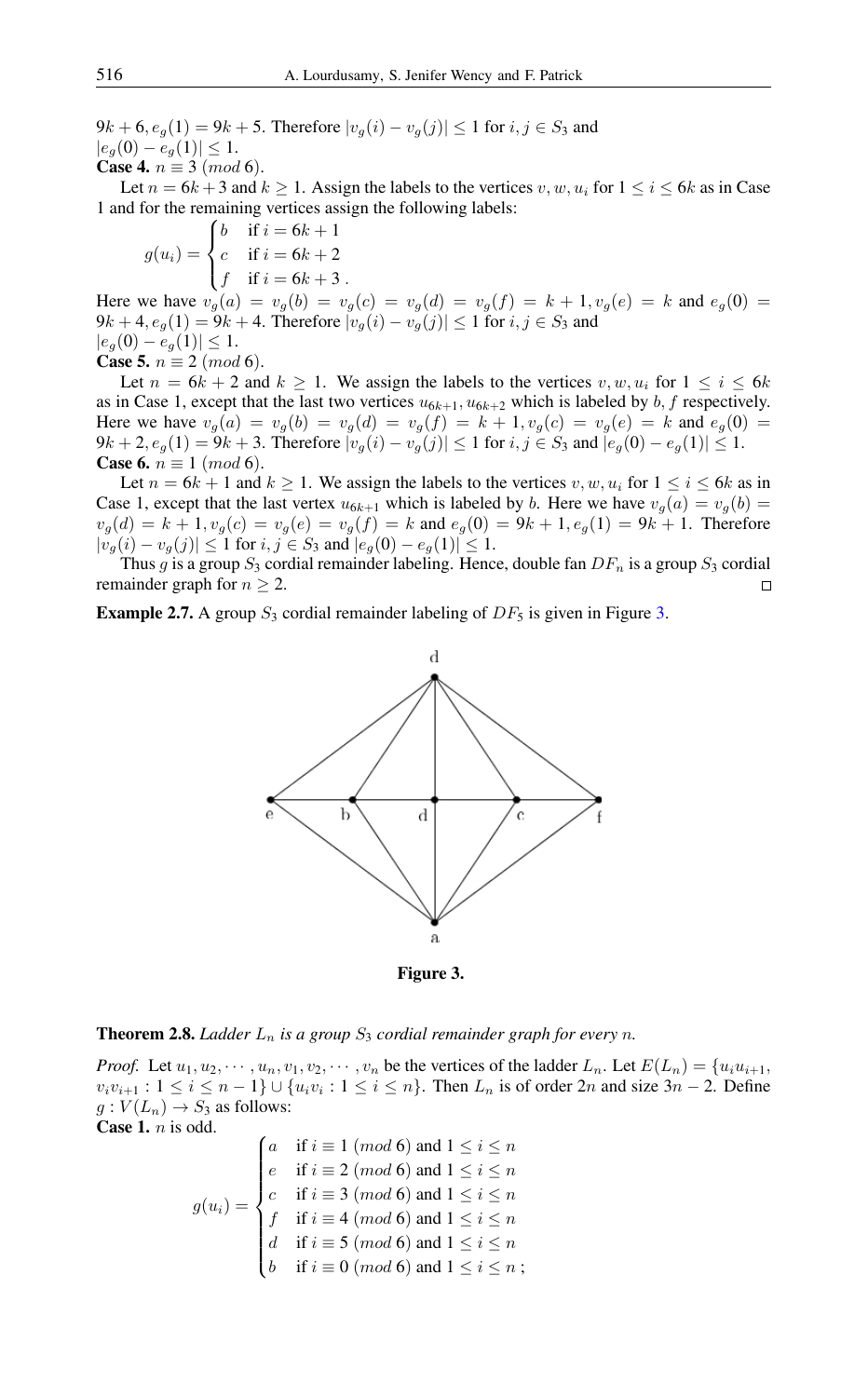$$
g(v_i) = \begin{cases} f & \text{if } i \equiv 1 \pmod{6} \text{ and } 1 \le i \le n \\ b & \text{if } i \equiv 2 \pmod{6} \text{ and } 1 \le i \le n \\ d & \text{if } i \equiv 3 \pmod{6} \text{ and } 1 \le i \le n \\ c & \text{if } i \equiv 4 \pmod{6} \text{ and } 1 \le i \le n \\ e & \text{if } i \equiv 5 \pmod{6} \text{ and } 1 \le i \le n \\ a & \text{if } i \equiv 0 \pmod{6} \text{ and } 1 \le i \le n. \end{cases}
$$

**Case 2.**  $n$  is even.

$$
g(u_i) = \begin{cases} d & \text{if } i \equiv 1 \pmod{6} \text{ and } 1 \leq i \leq n \\ e & \text{if } i \equiv 2 \pmod{6} \text{ and } 1 \leq i \leq n \\ a & \text{if } i \equiv 3 \pmod{6} \text{ and } 1 \leq i \leq n \\ f & \text{if } i \equiv 4 \pmod{6} \text{ and } 1 \leq i \leq n \\ b & \text{if } i \equiv 5 \pmod{6} \text{ and } 1 \leq i \leq n \\ c & \text{if } i \equiv 0 \pmod{6} \text{ and } 1 \leq i \leq n \\ f & \text{if } i \equiv 1 \pmod{6} \text{ and } 1 \leq i \leq n \\ f & \text{if } i \equiv 2 \pmod{6} \text{ and } 1 \leq i \leq n \\ g(v_i) = \begin{cases} e & \text{if } i \equiv 3 \pmod{6} \text{ and } 1 \leq i \leq n \\ a & \text{if } i \equiv 3 \pmod{6} \text{ and } 1 \leq i \leq n \\ a & \text{if } i \equiv 4 \pmod{6} \text{ and } 1 \leq i \leq n \\ d & \text{if } i \equiv 5 \pmod{6} \text{ and } 1 \leq i \leq n \\ e & \text{if } i \equiv 0 \pmod{6} \text{ and } 1 \leq i \leq n. \end{cases}
$$

From Table [2,](#page-6-0) it is easy to verify that  $|v_g(i) - v_g(j)| \le 1$  for  $i, j \in S_3$  and  $|e_g(0) - e_g(1)| \leq 1$ . Therefore g is a group  $S_3$  cordial remainder labeling. Hence,  $L_n$  is a group  $S_3$  cordial remainder graph for every n.

| Nature of $n \mid v_q(a) \mid v_q(b) \mid v_q(c) \mid v_q(d) \mid v_q(e) \mid v_q(f) \mid e_q(0) \mid e_q(1)$ |                 |                                   |                                 |    |    |                 |                 |
|---------------------------------------------------------------------------------------------------------------|-----------------|-----------------------------------|---------------------------------|----|----|-----------------|-----------------|
| $6k-5(k \geq 1)$   $2k-1$   $2k-2$                                                                            |                 | $2k-2$   2k - 2   2k - 2   2k - 1 |                                 |    |    | $9k - 9$        | $9k-8$          |
| $6k-4(k \ge 1)$   2k - 2   2k - 1   2k - 2   2k - 1   2k - 1   2k - 1   9k - 7   9k - 7                       |                 |                                   |                                 |    |    |                 |                 |
| $6k-3(k \ge 1)$ $2k-1$ $2k-1$ $2k-1$ $2k-1$ $2k-1$ $2k-1$ $2k-1$ $2k-1$ $9k-6$ $9k-5$                         |                 |                                   |                                 |    |    |                 |                 |
| $6k-2(k \geq 1)$   2k   2k - 1                                                                                |                 |                                   | $2k-1$   $2k-1$   $2k-1$   $2k$ |    |    |                 | $9k-4$   $9k-4$ |
| $6k-1(k \geq 1)$                                                                                              | $2k-1$   $2k-1$ | $\vert 2k \vert$                  | 2k                              | 2k | 2k |                 | $9k-3$   $9k-2$ |
| $6k(k \geq 1)$   2k                                                                                           | 2k              | 2k                                | $1-2k$                          | 2k | 2k | $9k-1$   $9k-1$ |                 |

# <span id="page-6-0"></span>Table 2.

**Example 2.9.** A group  $S_3$  cordial remainder labeling of  $L_5$  is given in Figure [4.](#page-6-1)

<span id="page-6-1"></span>

**Corollary 2.10.**  $C_n \times P_2$  *is a group*  $S_3$  *cordial remainder graph for*  $n \geq 3$ *.* 

*Proof.* The same labeling pattern as in Theorem [2.8](#page-5-1) is followed, except that the label 'a' is replaced by the label 'd' for the last vertex  $v_n$  if  $n \equiv 4 \pmod{6}$ . Hence it is easy to verify that  $|v_g(i) - v_g(j)| \le 1$  for  $i, j \in S_3$  and  $|e_g(0) - e_g(1)| \le 1$ . Therefore g is a group  $S_3$  cordial remainder labeling of  $C_n \times P_2$  for  $n \geq 3$ .  $\Box$ 

 $\Box$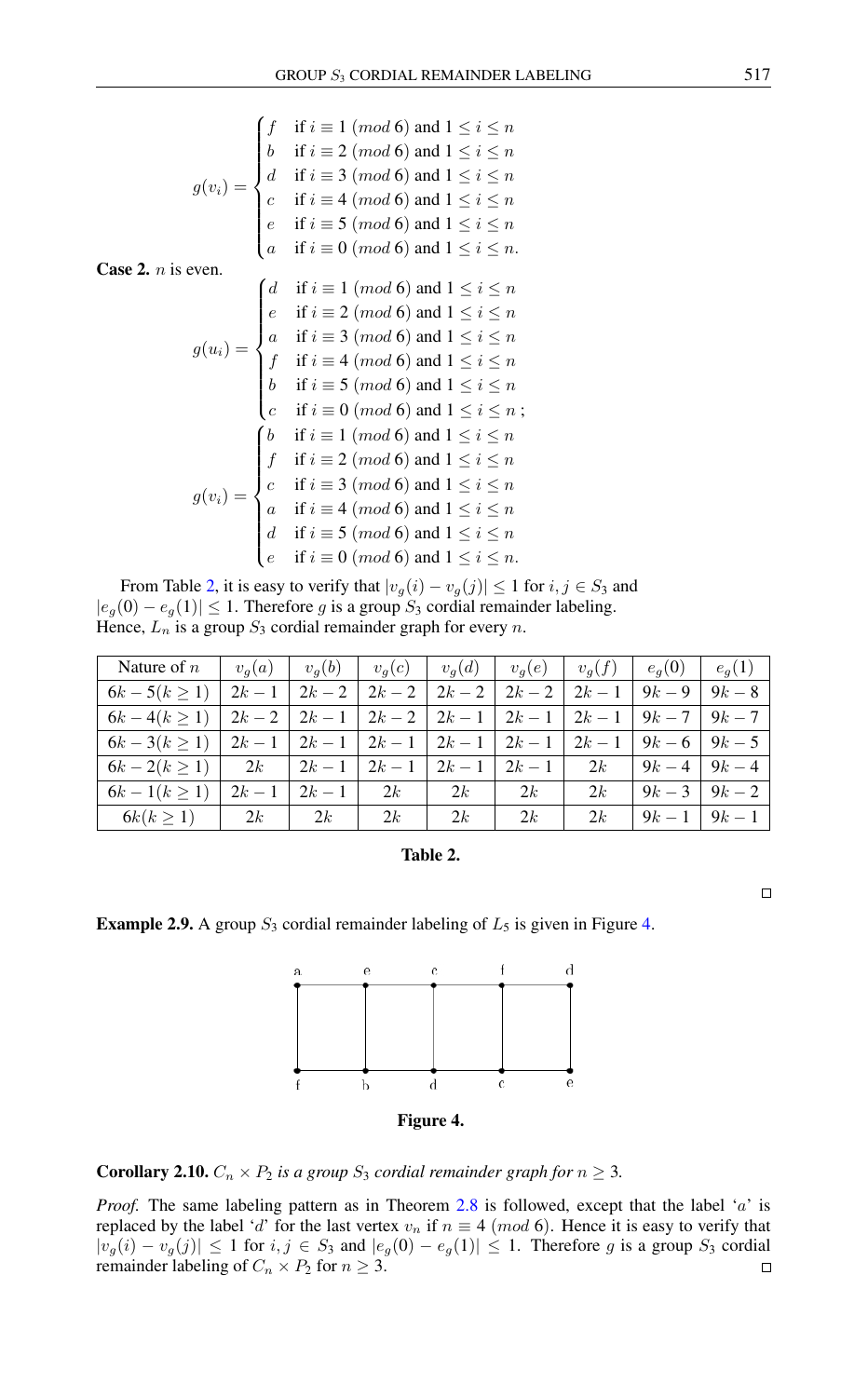**Theorem 2.11.** *The slanting ladder*  $SL_n$  *is a group*  $S_3$  *cordial remainder graph.* 

*Proof.* Let  $V(SL_n) = \{u_i, v_i : 1 \le i \le n\}$  and  $E(SL_n) = \{v_i v_{i+1}, u_i u_{i+1}, u_i v_{i+1} : 1 \le i \le n\}$  $n-1$ }. Then  $SL_n$  is of order 2n and size  $3n-3$ . Define  $g: V(SL_n) \to S_3$  as follows:

$$
g(u_i) = \begin{cases} a & \text{if } i \equiv 1 \pmod{6} \text{ and } 1 \leq i \leq n \\ d & \text{if } i \equiv 2 \pmod{6} \text{ and } 1 \leq i \leq n \\ b & \text{if } i \equiv 3 \pmod{6} \text{ and } 1 \leq i \leq n \\ e & \text{if } i \equiv 4 \pmod{6} \text{ and } 1 \leq i \leq n \\ c & \text{if } i \equiv 5 \pmod{6} \text{ and } 1 \leq i \leq n \\ f & \text{if } i \equiv 0 \pmod{6} \text{ and } 1 \leq i \leq n \\ e & \text{if } i \equiv 1 \pmod{6} \text{ and } 1 \leq i \leq n \\ e & \text{if } i \equiv 2 \pmod{6} \text{ and } 1 \leq i \leq n \\ e & \text{if } i \equiv 3 \pmod{6} \text{ and } 1 \leq i \leq n \\ d & \text{if } i \equiv 4 \pmod{6} \text{ and } 1 \leq i \leq n \\ b & \text{if } i \equiv 5 \pmod{6} \text{ and } 1 \leq i \leq n \\ a & \text{if } i \equiv 0 \pmod{6} \text{ and } 1 \leq i \leq n. \end{cases}
$$

From Table [3,](#page-7-0) it is easy to verify that  $|v_g(i) - v_g(j)| \le 1$  for  $i, j \in S_3$  and  $|e_g(0) - e_g(1)| \leq 1$ . Therefore g is a group  $S_3$  cordial remainder labeling.

| Nature of $n$                               |        |        | $v_q(a)$   $v_q(b)$   $v_q(c)$   $v_q(d)$   $v_q(e)$   $v_q(f)$   $e_q(0)$ |    |                 |        |                 | $e_q(1)$ |
|---------------------------------------------|--------|--------|----------------------------------------------------------------------------|----|-----------------|--------|-----------------|----------|
| $6k - 5(k \ge 1)$                           | $2k-1$ | $2k-2$ | $2k-2$                                                                     |    | $2k-2$   $2k-2$ | $2k-1$ | $9k-9$          | $9k-9$   |
| $6k-4(k>1)$                                 |        |        | $2k-1$   $2k-2$   $2k-2$   $2k-1$   $2k-1$   $2k-1$   $9k-7$   $9k-8$      |    |                 |        |                 |          |
| $6k-3(k \geq 1)$                            |        |        | $2k-1$   $2k-1$   $2k-1$   $2k-1$   $2k-1$   $2k-1$   $9k-6$   $9k-6$      |    |                 |        |                 |          |
| $6k-2(k \geq 1)$   $2k-1$   $2k-1$   $2k-1$ |        |        |                                                                            | 2k | 2k              | $2k-1$ | $9k-5$   $9k-4$ |          |
| $6k-1(k \geq 1)$                            | $2k-1$ | 2k     | 2k                                                                         | 2k | 2k              | $2k-1$ | $9k-3$          | $9k-3$   |
| $6k(k \ge 1)$                               | 2k     | 2k     | 2k                                                                         | 2k | 2k              | 2k     | $9k-1$          | $9k - 2$ |

## <span id="page-7-0"></span>Table 3.

**Example 2.12.** A group  $S_3$  cordial remainder labeling of  $SL_8$  is given in Figure [5.](#page-7-1)



<span id="page-7-1"></span>

**Theorem 2.13.** *The triangular ladder*  $TL_n$  *is a group*  $S_3$  *cordial remainder graph.* 

*Proof.* Let  $V(T_{n}) = \{u_i, v_i : 1 \leq i \leq n\}$  and  $E(T_{n}) = \{u_iu_{i+1}, v_iv_{i+1}, u_iv_{i+1} : 1 \leq i \leq n\}$  $n-1\} \bigcup \{u_i v_i : 1 \leq i \leq n\}$ . Then  $TL_n$  is of order  $2n$  and size  $4n-3$ . Define  $g: V(TL_n) \to S_3$ as follows:

$$
g(u_i) = \begin{cases} a & \text{if } i \equiv 1 \pmod{6} \text{ and } 1 \leq i \leq n \\ e & \text{if } i \equiv 2 \pmod{6} \text{ and } 1 \leq i \leq n \\ b & \text{if } i \equiv 3 \pmod{6} \text{ and } 1 \leq i \leq n \\ f & \text{if } i \equiv 4 \pmod{6} \text{ and } 1 \leq i \leq n \\ c & \text{if } i \equiv 5 \pmod{6} \text{ and } 1 \leq i \leq n \\ d & \text{if } i \equiv 0 \pmod{6} \text{ and } 1 \leq i \leq n \end{cases}
$$

 $\Box$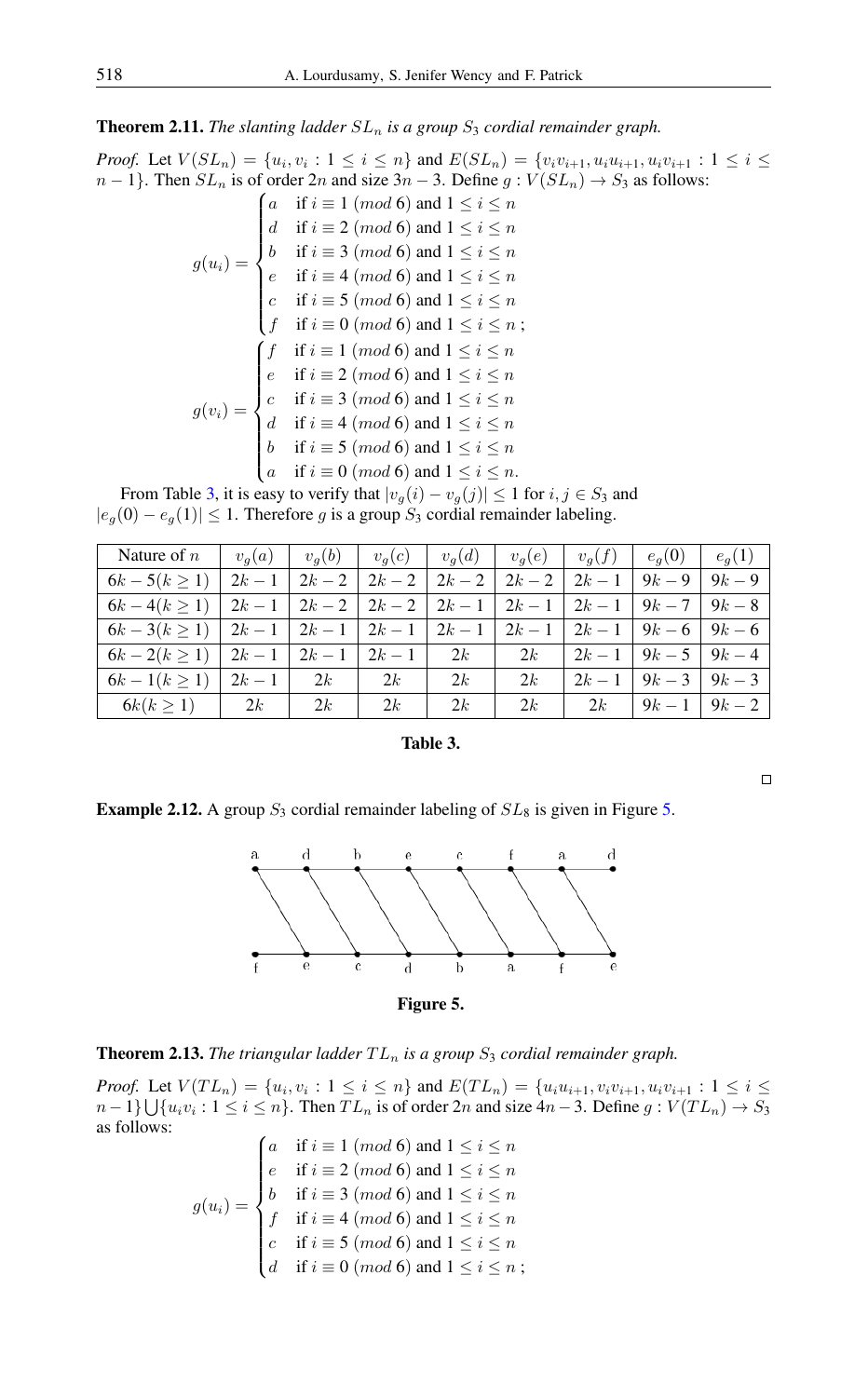| $g(v_i) = \begin{cases} f & \text{if } i \equiv 1 \pmod{6} \text{ and } 1 \leq i \leq n \\ c & \text{if } i \equiv 2 \pmod{6} \text{ and } 1 \leq i \leq n \\ d & \text{if } i \equiv 3 \pmod{6} \text{ and } 1 \leq i \leq n \\ a & \text{if } i \equiv 4 \pmod{6} \text{ and } 1 \leq i \leq n \\ e & \text{if } i \equiv 5 \pmod{6} \text{ and } 1 \leq i \leq n \\ b & \text{if } i \equiv 0 \pmod{6} \text{ and } 1 \leq i \leq n. \end{cases}$ |  |
|------------------------------------------------------------------------------------------------------------------------------------------------------------------------------------------------------------------------------------------------------------------------------------------------------------------------------------------------------------------------------------------------------------------------------------------------------|--|
|                                                                                                                                                                                                                                                                                                                                                                                                                                                      |  |
|                                                                                                                                                                                                                                                                                                                                                                                                                                                      |  |
|                                                                                                                                                                                                                                                                                                                                                                                                                                                      |  |
|                                                                                                                                                                                                                                                                                                                                                                                                                                                      |  |

From Table [4,](#page-8-10) it is easy to verify that  $|v_g(i) - v_g(j)| \le 1$  for  $i, j \in S_3$  and  $|e_q(0) - e_q(1)| \leq 1$ . Therefore g is a group  $S_3$  cordial remainder labeling.

| Nature of $n$          | $v_q(a)$         |          | $v_g(b)$ $v_g(c)$ | $v_g(d)$ |          | $\mid v_g(e) \mid v_g(f) \mid$ | $e_q(0)$ | $e_a$ |
|------------------------|------------------|----------|-------------------|----------|----------|--------------------------------|----------|-------|
| $n = 3k - 2(k \geq 7)$ | $\boldsymbol{k}$ | $\kappa$ |                   |          |          |                                | $6k-6$   |       |
| $n = 3k - 1(k \geq 1)$ | $\kappa$         | $k-1$    | $\kappa$          | $k-1$    | $\kappa$ |                                | $6k-3$   |       |
| $n = 3k(k \ge 1)$      |                  |          | $\kappa$          | $\kappa$ | $k_{-}$  |                                | $6k -$   |       |

## <span id="page-8-10"></span>Table 4.

**Example 2.14.** A group  $S_3$  cordial remainder labeling of  $TL_7$  is given in Figure [6.](#page-8-11)



<span id="page-8-11"></span>Figure 6.

## <span id="page-8-0"></span>References

- <span id="page-8-4"></span>[1] I. Cahit, Cordial graphs: A weaker version of graceful and harmonious graphs, *Ars Combin.*, 23, 201–207 (1987).
- <span id="page-8-3"></span>[2] J. A. Gallian, A dynamic survey of graph labeling, *The Electronic J. Combin.*, 21, # DS6 (2018).
- <span id="page-8-1"></span>[3] F. Harary, *Graph Theory*, Addison-wesley, Reading, Mass, (1972).
- <span id="page-8-6"></span>[4] S. Jenifer Wency, A. Lourdusamy and F. Patrick, Several result on group  $S_3$  cordial remainder labeling, *AIP Conference Proceedings*, 2261, 030035 (2020).
- <span id="page-8-5"></span>[5] A. Lourdusamy, S. Jenifer Wency and F. Patrick, Group  $S_3$  cordial remainder labeling, *International Journal of Recent Technology and Engineering*, 8(4), 8276–8281 (2019).
- <span id="page-8-7"></span>[6] A. Lourdusamy, S. Jenifer Wency and F. Patrick, Group  $S_3$  cordial remainder labeling for subdivision of graphs, *Journal Applied Mathematics & Informatics*, 38(3-4), 221–238 (2020).
- <span id="page-8-8"></span>[7] A. Lourdusamy, S. Jenifer Wency and F. Patrick, Group  $S_3$  cordial remainder labeling for wheel and snake related graphs, *Jordan Journal of Mathematics and Statistics*, 14(2), 267–286 (2021).
- <span id="page-8-9"></span>[8] A. Lourdusamy, S. Jenifer Wency and F. Patrick, Group  $S_3$  cordial remainder labeling for path and cycle related graphs, *Journal Applied Mathematics & Informatics*, 39(1-2), 223–237 (2021).
- <span id="page-8-2"></span>[9] A. Rosa, *On certain valuations of the vertices of a graph*, Theory of Graphs (Rome, July 1966), Gordon and Breach, N. Y. and Paris, 349–355 (1967).

## Author information

A. Lourdusamy, Department of Mathematics, St. Xavier's College (Autonomous), Palayamkottai-627002, India.

E-mail: lourdusamy15@gmail.com

 $\Box$